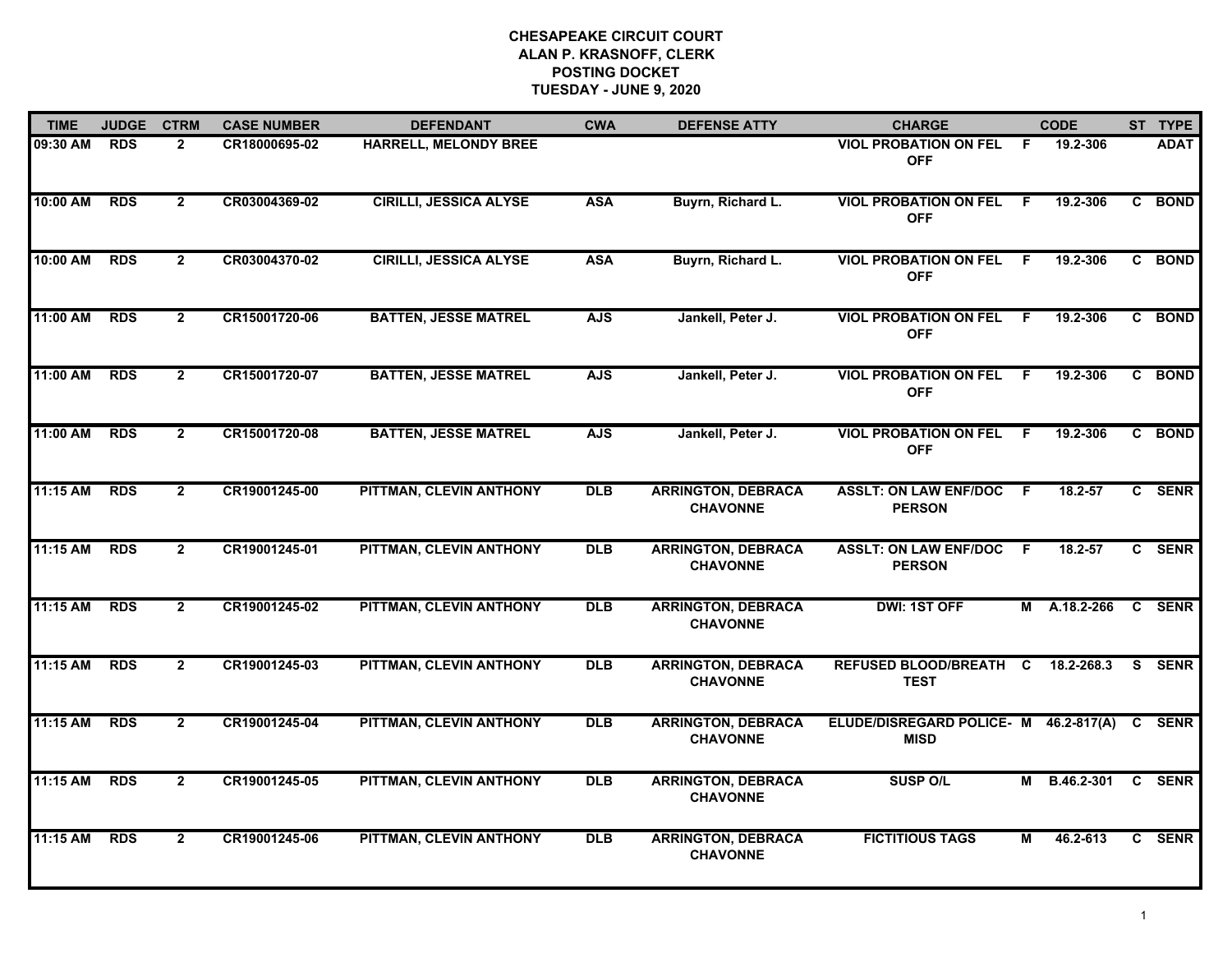## **CHESAPEAKE CIRCUIT COURT ALAN P. KRASNOFF, CLERK POSTING DOCKET TUESDAY - JUNE 9, 2020**

| <b>TIME</b> | <b>JUDGE</b> | <b>CTRM</b>    | <b>CASE NUMBER</b> | <b>DEFENDANT</b>               | <b>CWA</b> | <b>DEFENSE ATTY</b> | <b>CHARGE</b>                                              |    | <b>CODE</b>           |              | ST TYPE       |
|-------------|--------------|----------------|--------------------|--------------------------------|------------|---------------------|------------------------------------------------------------|----|-----------------------|--------------|---------------|
| 12:15 PM    | <b>RDS</b>   | $\overline{2}$ | CR18001520-00      | <b>NICHOLS, BRENTON LAMONT</b> | <b>DRT</b> | Sacks, Andrew M.    | LARCENY: 3RD+<br><b>CONVICTION</b>                         | F. | 18.2-104              | B            | <b>PLEA</b>   |
| 12:15 PM    | <b>RDS</b>   | $\overline{2}$ | CR18001520-01      | <b>NICHOLS, BRENTON LAMONT</b> | <b>DRT</b> | Sacks, Andrew M.    | <b>OBT MONEY/FALSE PRET</b><br>3RD+ CONV                   | -F | 18.2-178              |              | <b>B</b> PLEA |
| 12:15 PM    | <b>RDS</b>   | $\overline{2}$ | CR18001520-02      | <b>NICHOLS, BRENTON LAMONT</b> | <b>DRT</b> | Sacks, Andrew M.    | <b>FTA-TRYL 9/24/18</b>                                    | М  | 18.2-456              |              | <b>B</b> PLEA |
| 12:15 PM    | <b>RDS</b>   | $\overline{2}$ | CR18001520-03      | <b>NICHOLS, BRENTON LAMONT</b> | <b>DRT</b> | Sacks, Andrew M.    | <b>FAIL TO APPEAR; TRIAL</b><br>12/7/18                    | М  | 18.2-456              |              | <b>B</b> PLEA |
| 12:15 PM    | <b>RDS</b>   | $\overline{2}$ | CR18001520-04      | <b>NICHOLS, BRENTON LAMONT</b> | <b>DRT</b> | Jones, David L.     | <b>FTA-TRIAL; 10/4/19</b>                                  |    | $M$ 18.2-456(6)       | $\mathbf{c}$ | <b>PLEA</b>   |
| 02:00 PM    | <b>RDS</b>   | $\mathbf{2}$   | CR20000675-00      | <b>REVELL, DANIEL LINDSAY</b>  | <b>SNO</b> |                     | <b>FILM NONCONSENTED</b><br><b>NUDE MINOR</b>              |    | $F = 18.2 - 386.1$    |              | C BOND        |
| 02:00 PM    | <b>RDS</b>   | $\overline{2}$ | CR20000675-01      | <b>REVELL, DANIEL LINDSAY</b>  | <b>SNO</b> |                     | <b>FILM NONCONSENTED</b><br><b>NUDE MINOR</b>              |    | $F$ 18.2-386.1        |              | C BOND        |
| 02:00 PM    | <b>RDS</b>   | $\overline{2}$ | CR20000675-02      | <b>REVELL, DANIEL LINDSAY</b>  | <b>SNO</b> |                     | <b>FILM NONCONSENTED</b><br><b>NUDE MINOR</b>              |    | $F$ 18.2-386.1        |              | C BOND        |
| 02:00 PM    | <b>RDS</b>   | $\overline{2}$ | CR20000675-03      | <b>REVELL, DANIEL LINDSAY</b>  | <b>SNO</b> |                     | <b>POSSESS CHILD</b><br><b>PORNOGRAPHY</b>                 |    | F 18.2-374.1:1 C BOND |              |               |
| 02:00 PM    | <b>RDS</b>   | $\overline{2}$ | CR20000675-04      | <b>REVELL, DANIEL LINDSAY</b>  | <b>SNO</b> |                     | POSSESS CHILD PORN, 2+ F 18.2-374.1:1 C BOND<br><b>OFF</b> |    |                       |              |               |
| 02:00 PM    | <b>RDS</b>   | $\overline{2}$ | CR20000675-05      | <b>REVELL, DANIEL LINDSAY</b>  | <b>SNO</b> |                     | POSSESS CHILD PORN, 2+ F 18.2-374.1:1 C BOND<br><b>OFF</b> |    |                       |              |               |
| 02:00 PM    | <b>RDS</b>   | $\overline{2}$ | CR20000675-06      | <b>REVELL, DANIEL LINDSAY</b>  | <b>SNO</b> |                     | POSSESS CHILD PORN, 2+ F 18.2-374.1:1 C BOND<br><b>OFF</b> |    |                       |              |               |
| 02:00 PM    | <b>RDS</b>   | $\overline{2}$ | CR20000675-07      | <b>REVELL, DANIEL LINDSAY</b>  | <b>SNO</b> |                     | POSSESS CHILD PORN, 2+ F 18.2-374.1:1 C BOND<br><b>OFF</b> |    |                       |              |               |